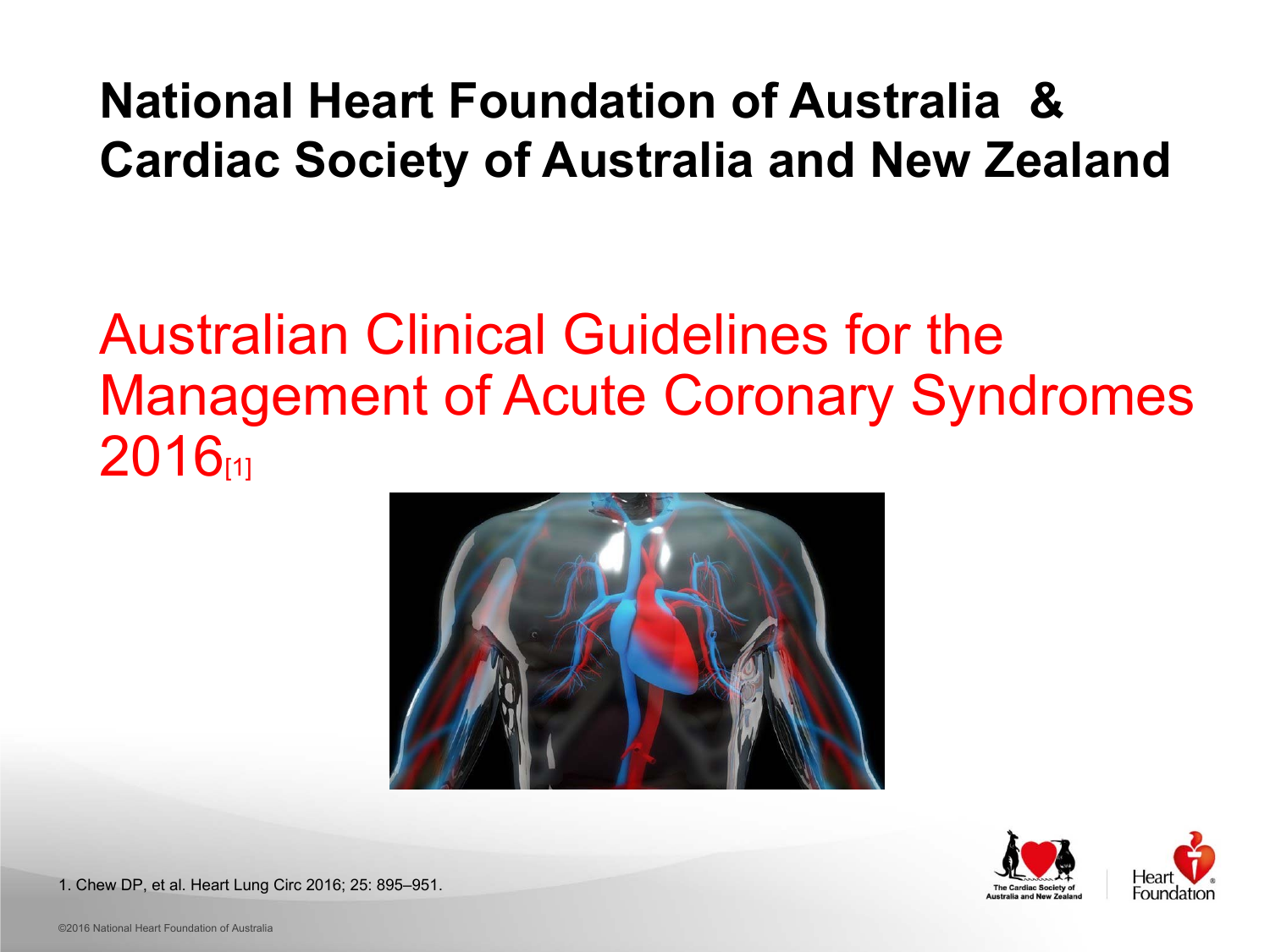





### Prevalence

- $\bullet$  Chest pain and acute coronary syndrome (ACS) symptoms are common presenting complaints in emergency departments (EDs).
- $\bullet$  There were 68,200 ACS events recorded in 2012[1].
- $\bullet$  >500,000 patients present with chest pain in Australia each year, but ≥80% of all patients investigated for ACS do not have a diagnosis confirmed<sub>[1,2]</sub>.
- $\bullet$  There are significant health burdens and health sector costs associated with ACS diagnosis and assessment.

1. Australian Institute of Health and Welfare. 2014. Cardiovascular disease, diabetes and chronic kidney disease—Australian facts: Prevalence and incidence. 2. Cullen L, et al. Med J Aust 2015;202 (8):427–32.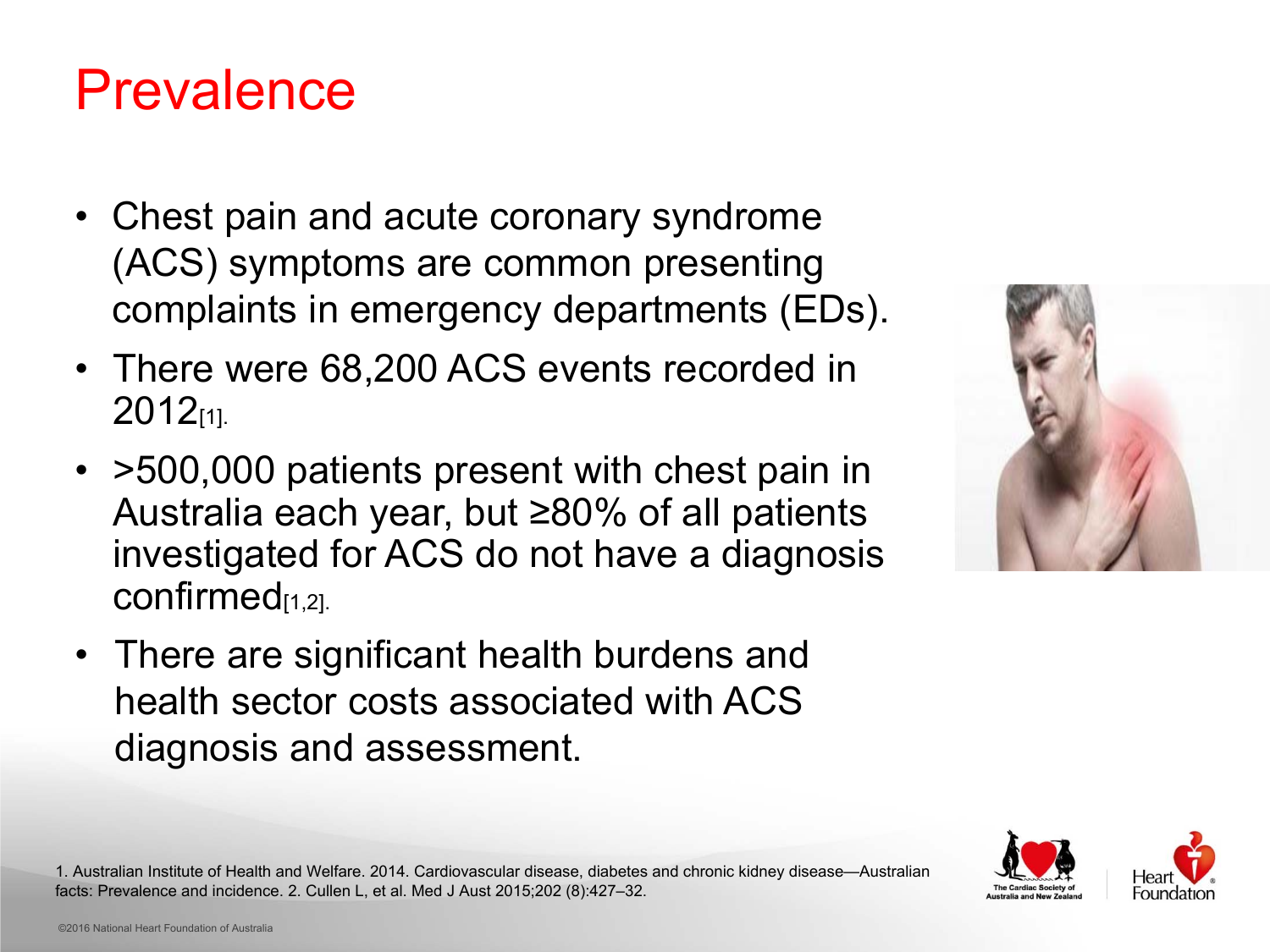



## Background

- $\bullet$  Aim to provide a clinical guideline to assist the management of patients presenting with chest pain, due to suspected or confirmed ACS.
- $\bullet$  Intended to replace the NHFA/CSANZ ACS guidelines of 2006[1] , addenda 2007[2] and 2011[3].
- $\bullet$  These guidelines should be read in conjunction with:
	- $\bullet$  ACS Clinical Care Standards developed by the Australian Commission for Safety and Quality in Health Care (ACSQHC)[4].
	- $\bullet$  Australian Acute Coronary Syndromes Capability Framework developed by the Heart Foundation[5].

1. ACS Guidelines Working Group. Med J Aust. 2006;184(8):S1-30. 2. Aroney CN, et al. Med J Aust. 2008;188(5):302- 3. 3. Chew DP, et al. Heart Lung Circ. 2011;20(8):487-502. 4. ACSQHC. ACS Clinical Care Standard. 2014. 5. NHFA. Australian ACS capability framework. 2015.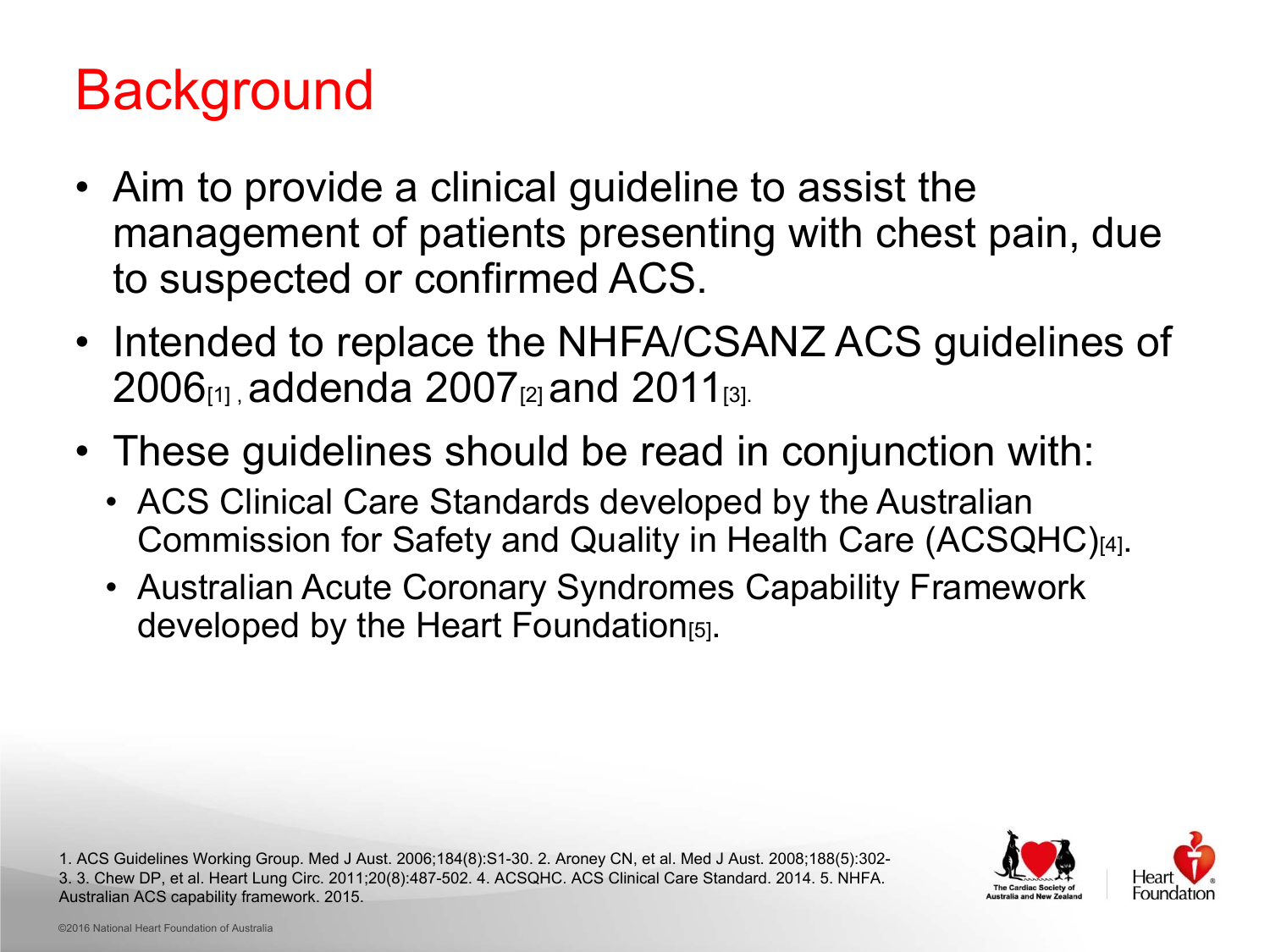



# Working Group

- $\bullet$  An ACS Guideline Development Working Group was facilitated by the National Heart Foundation of Australia (NHFA) in partnership with Cardiac Society of Australia and New Zealand (CSANZ).
- $\bullet$  The Working Group included a broad mix of health professionals, including a general practitioner, general physician, cardiac surgeon, pathologist, ambulance representative, cardiologists, emergency physicians, exercise physiologists, cardiac nurses and a consumer representative.

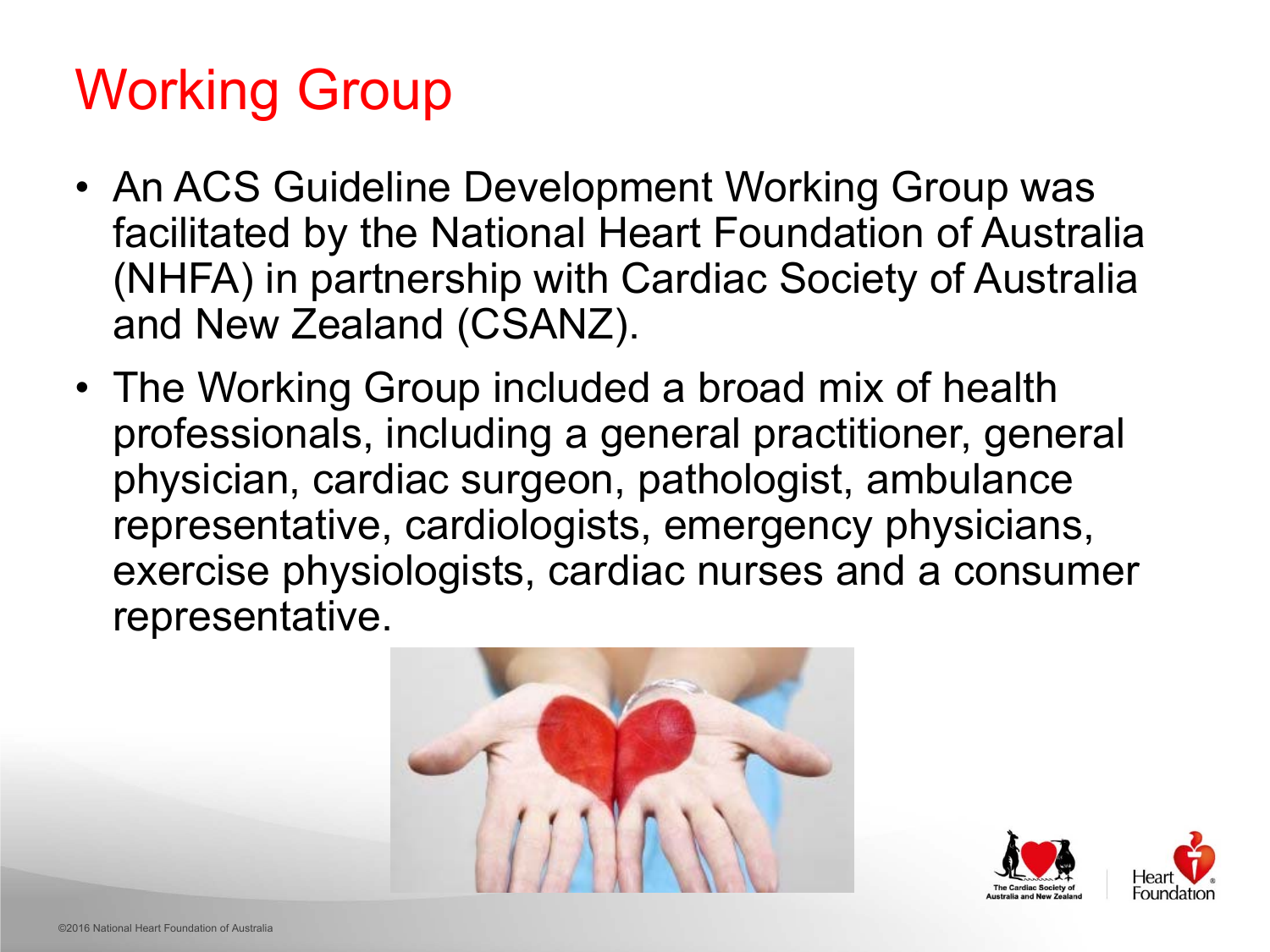## The process for developing the guidelines

informed by stakeholder consultation, the working group developed





- $\bullet$  Literature review:
	- $\bullet$ clinical questions on which the literature review was based
	- $\bullet$  conducted by an external literature reviewer, who was appointed though an open tender process (KP Health)
	- $\bullet$ included published studies from 2010 to 2015.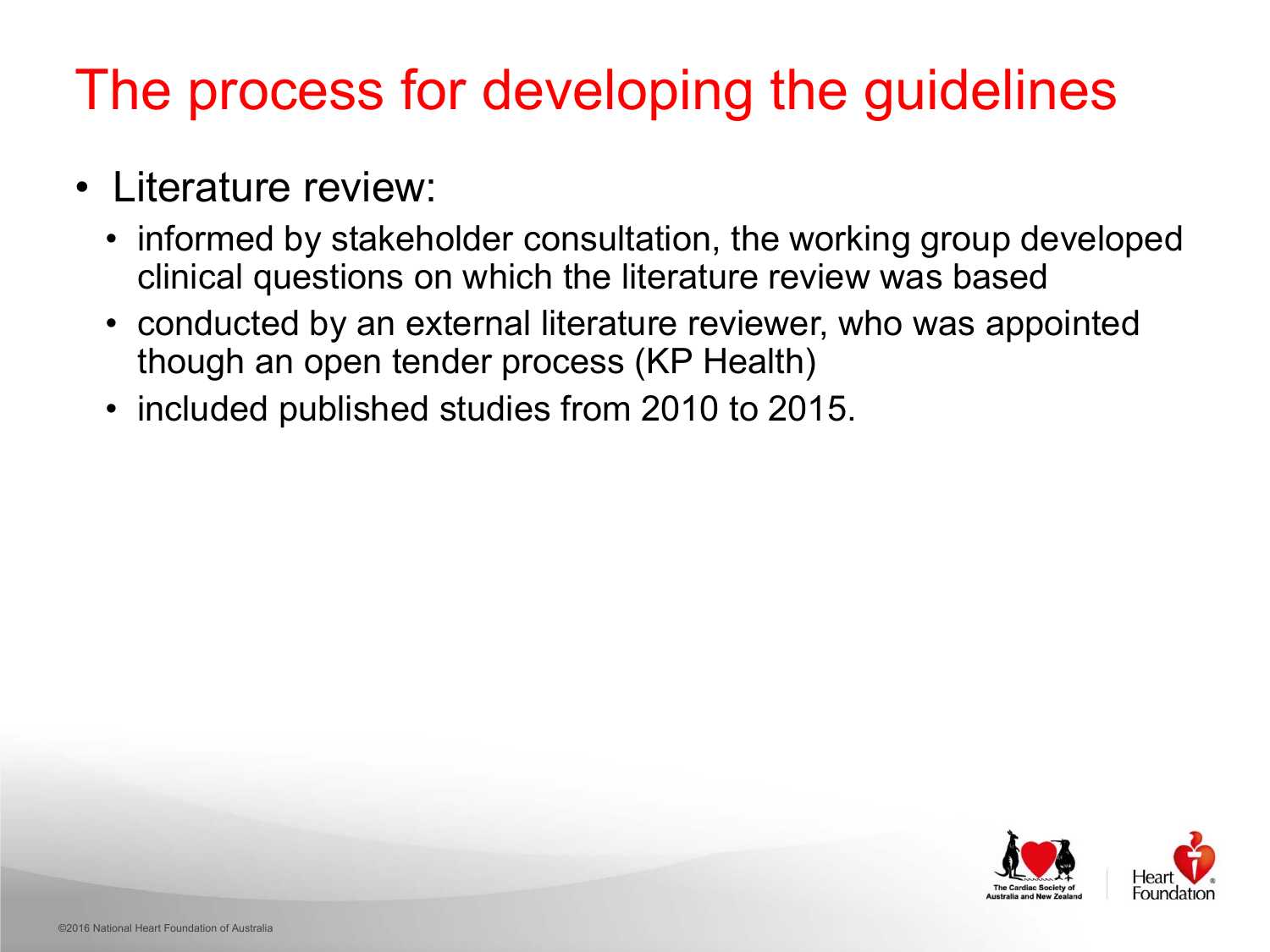



## The process for developing the guidelines

- $\bullet$  Governance
	- $\bullet$  Processes in place to ensure transparency, minimise bias, manage conflict of interest (COI) and limit other influences during development.
- $\bullet$  Recommendations developed using:
	- $\bullet$ NHMRC (level of evidence)
	- $\bullet$ GRADE methodology (strong or weak).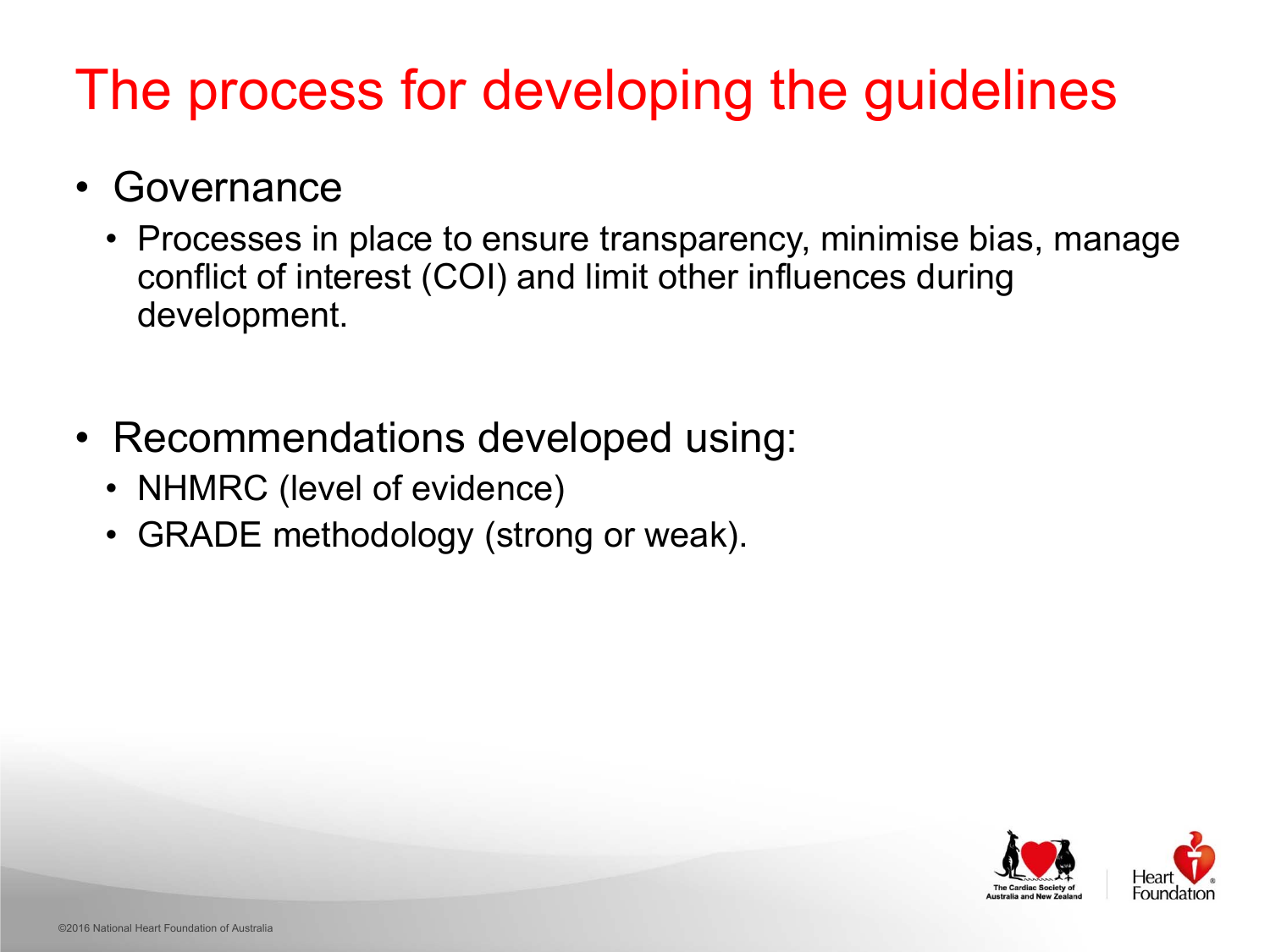



## The process for developing the guidelines

- $\bullet$  Public consultation period of 30 days in April 2016 on the final draft.
- $\bullet$  NHFA and CSANZ clinical committee and National Board approvals followed.
- $\bullet$
- Endorsed by key stakeholder organisations.  $\bullet$ Publication in peer review journals August 2016.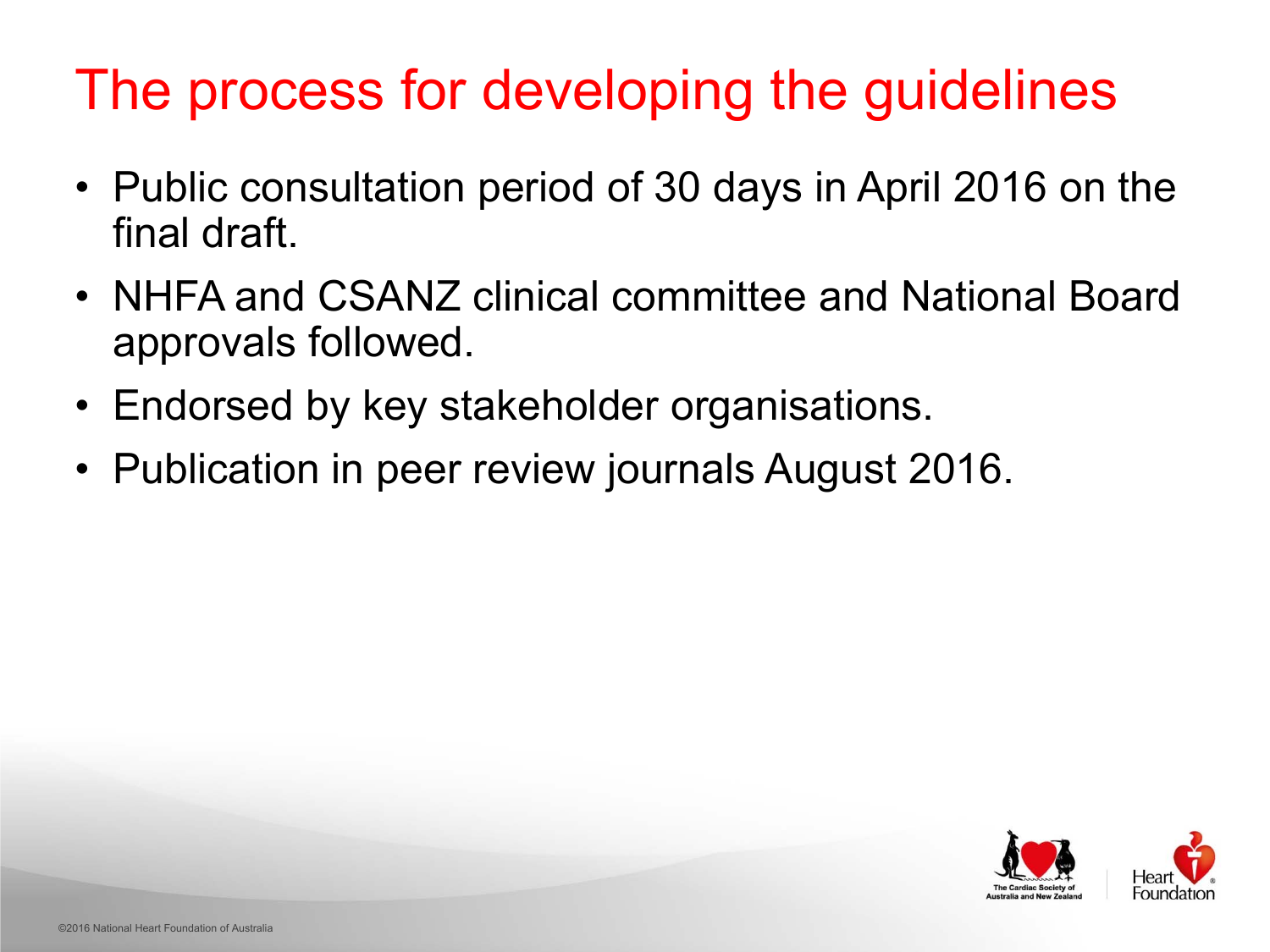



## What is new from previous quidelines?

- $\bullet$  Recommendations are graded on the **strength of the evidence** and the **expected value** of the intervention.
- $\bullet$  Recommendations focus on the interventions and therapies most likely associated with **improved outcomes**.
- $\bullet$  Use of **practice points** to highlight aspects of care that are supported by limited evidence or modest benefits.  $\bullet$ Focus on pathways for the **assessment** of patients with
- suspected ACS.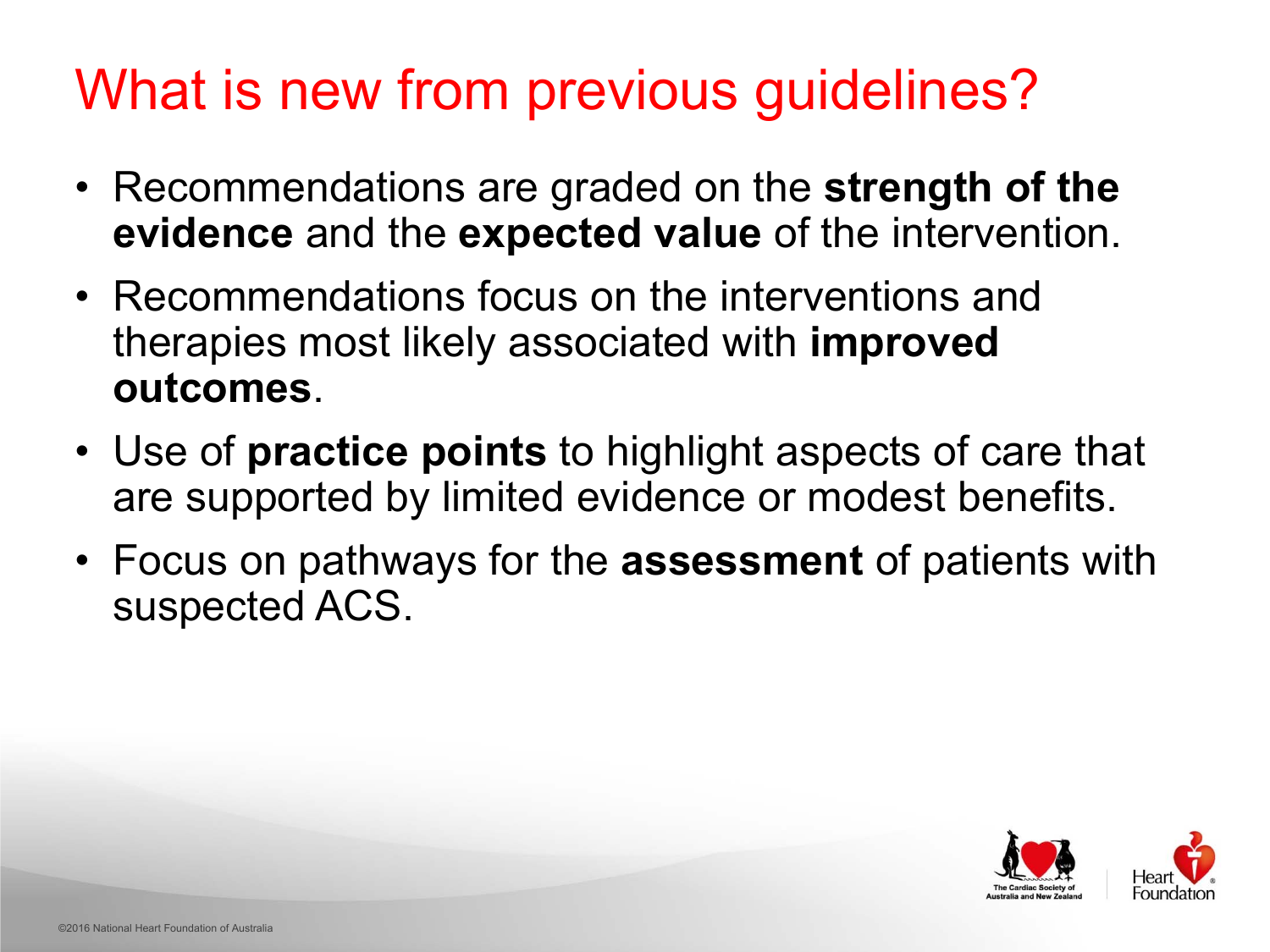



## What is new from previous guidelines?

- $\bullet$  Guidance on:
	- $\bullet$ **troponin testing** integrated into chest pain assessment pathways
	- $\bullet$ patient groups not requiring **further testing**
	- $\bullet$ duration of **cardiac monitoring**
	- $\bullet$ prompt transfer of patients receiving **fibrinolysis** in STEMI
	- $\bullet$ provision and timing of early **invasive management** in NSTEACS
	- $\bullet$ reduced indication for **glycoprotein IIb/IIIa inhibition**
	- $\bullet$ combination **antiplatelet and anti-thrombin** therapy
	- $\bullet$ duration of **P2Y12 inhibition**
	- $\bullet$ reduced indication for **beta-blocker** therapy.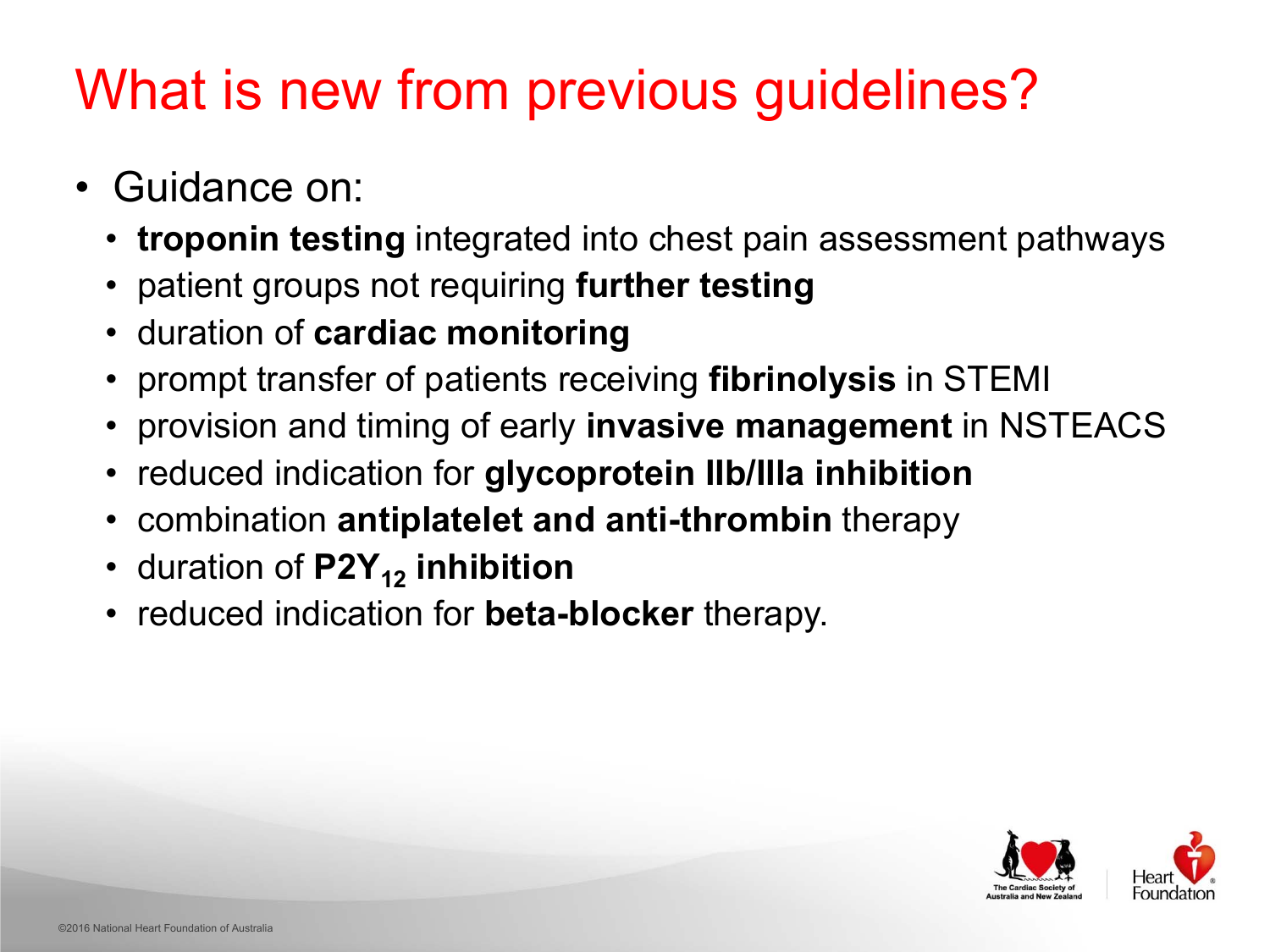©2016 National Heart Foundation of Australia





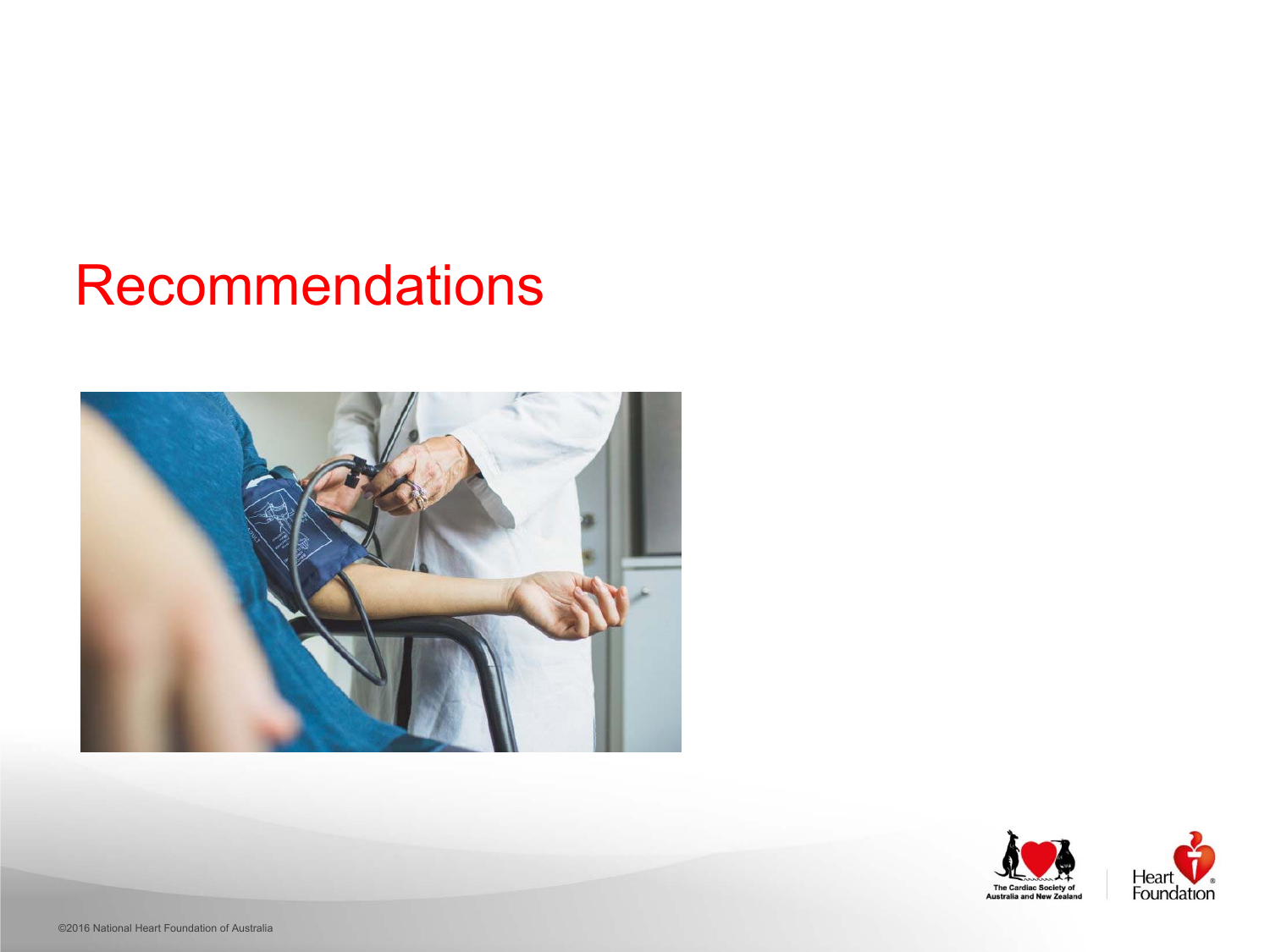# Initial assessment of chest pain

- 1. It is recommended that a patient with acute che suggestive of an ACS receives a 12-lead ECG signs of myocardial ischaemia by an ECG-experience minutes of first acute clinical contact.
- 2. A patient presenting with acute chest pain or of should receive care guided by an evidence-base Protocol (Suspected ACS-AP) that includes for
- 3. Using serial sampling, cardiac-specific troponing hospital presentation and at clearly defined per validated Suspected ACS-AP in patients with st

|                                                                                                 | Grade                        |
|-------------------------------------------------------------------------------------------------|------------------------------|
| est pain or other symptoms<br>and this ECG is assessed for<br>erienced clinician within 10      | <b>Strong</b><br><b>IIIC</b> |
| ther symptoms suggestive of ACS<br>sed Suspected ACS Assessment<br>mal risk stratification.     | <b>Strong IA</b>             |
| n levels should be measured at<br>riods after presentation using a<br>symptoms of possible ACS. | <b>Strong IA</b>             |



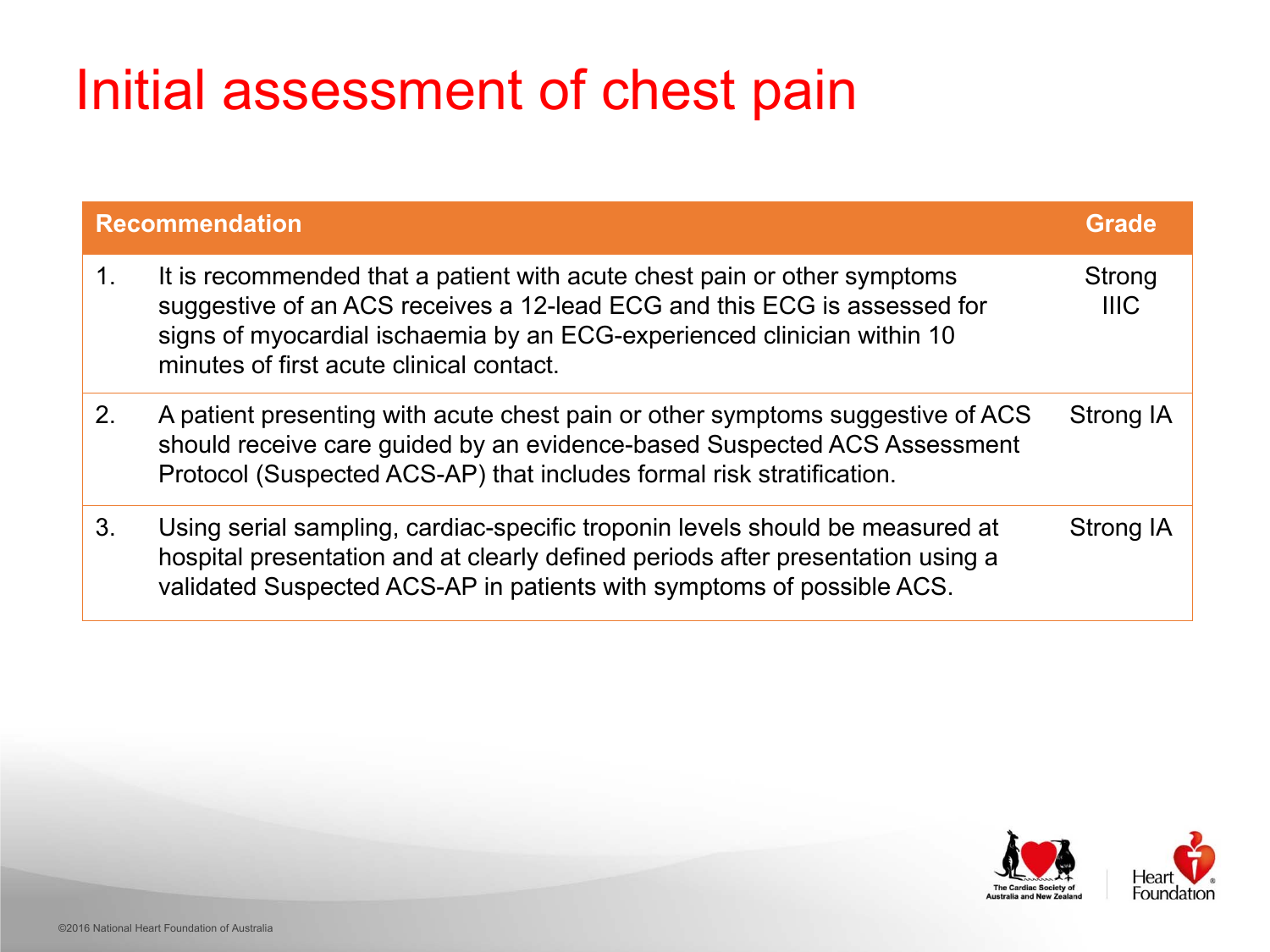# Initial assessment of chest pain

- 1. Non-invasive objective testing is recommended defined by a validated Suspected ACS-AP, with testing and who remain symptom-free.
- 2. Patients in whom no further objective testing for is recommended are those at low risk, as define ACS-AP: age <40 years, symptoms atypical for known CAD, with normal troponin and ECG testing free.
- 3. The routine use of validated risk stratification to events (e.g. GRACE score for ischaemic risk or risk) may assist in patient-centric clinical decision care.

|                                                                                                                                  | Grade               |
|----------------------------------------------------------------------------------------------------------------------------------|---------------------|
| d in intermediate-risk patients, as<br>n normal serial troponin and ECG                                                          | Weak<br>IA          |
| or coronary artery disease (CAD)<br>ed by a validated Suspected<br>r angina, in the absence of<br>sting, and who remain symptom- | Weak<br><b>IIIC</b> |
| pols for ischaemic and bleeding<br>or CRUSADE score for bleeding<br>ion-making in regards to ACS                                 | Weak<br>IIIB        |



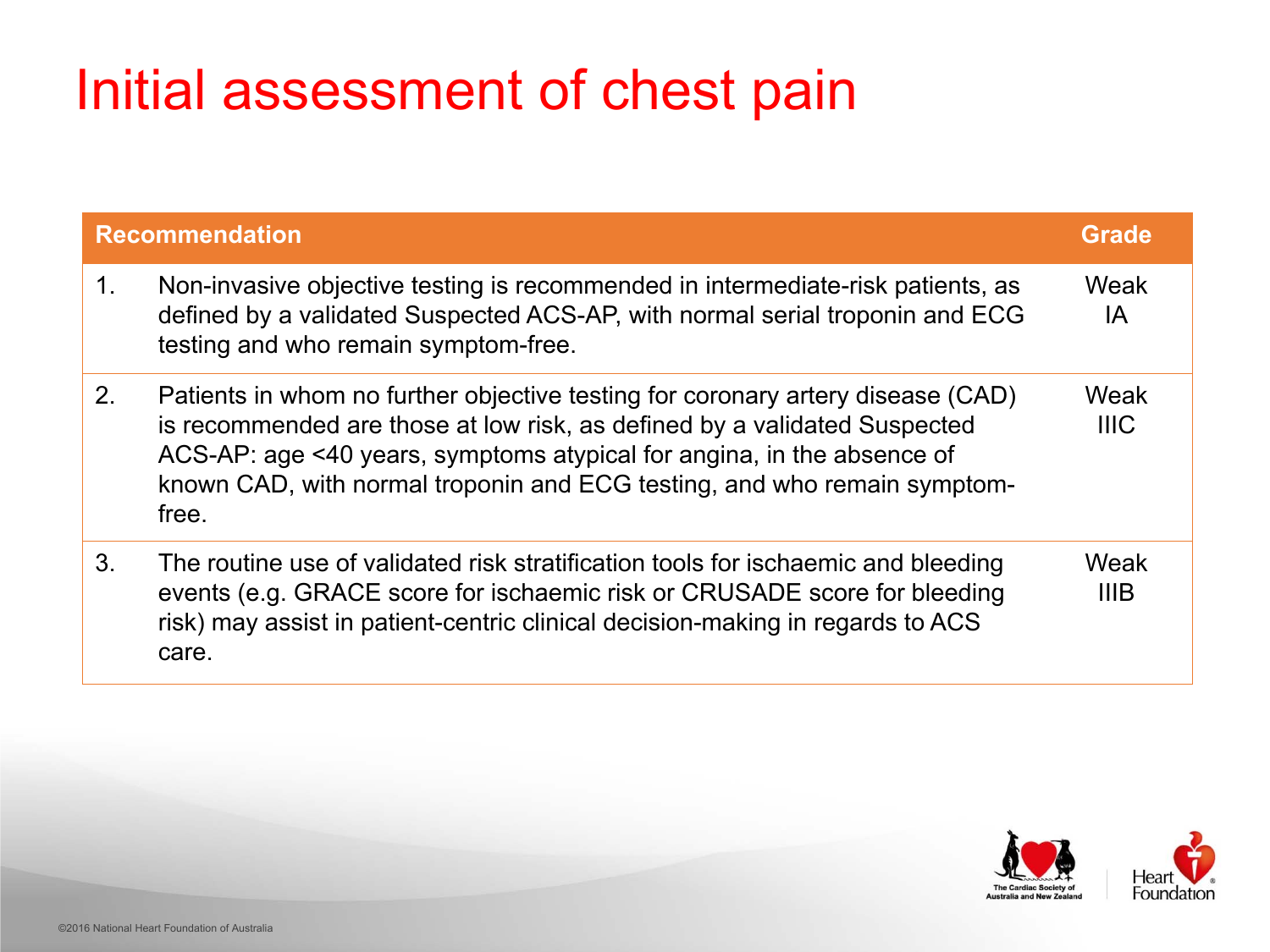|     |    | ī |  |
|-----|----|---|--|
|     |    | í |  |
|     |    | I |  |
|     | i, |   |  |
| 'nέ |    | ŕ |  |
|     |    |   |  |
|     |    |   |  |
|     |    |   |  |

|  |  |  |  | • Point of care assays |  |
|--|--|--|--|------------------------|--|
|--|--|--|--|------------------------|--|

## Assessment protocols for suspected ACS

IMPORTANT NOTICE: Management protocols never replace clinical judgement. The care outlined in this protocol must be altered if it is not clinically appropriate for the individual patient.



to the Suspected ACS-AP; conduct ongoing assessment of the 30-day outcome associated with the application of the Suspected ACS-AP. \*Elevated troponin defined as >99th percentile of a normal reference population.

- $\bullet$  Sensitive lab-based assays
- $\bullet$  Highly sensitive labbased assays



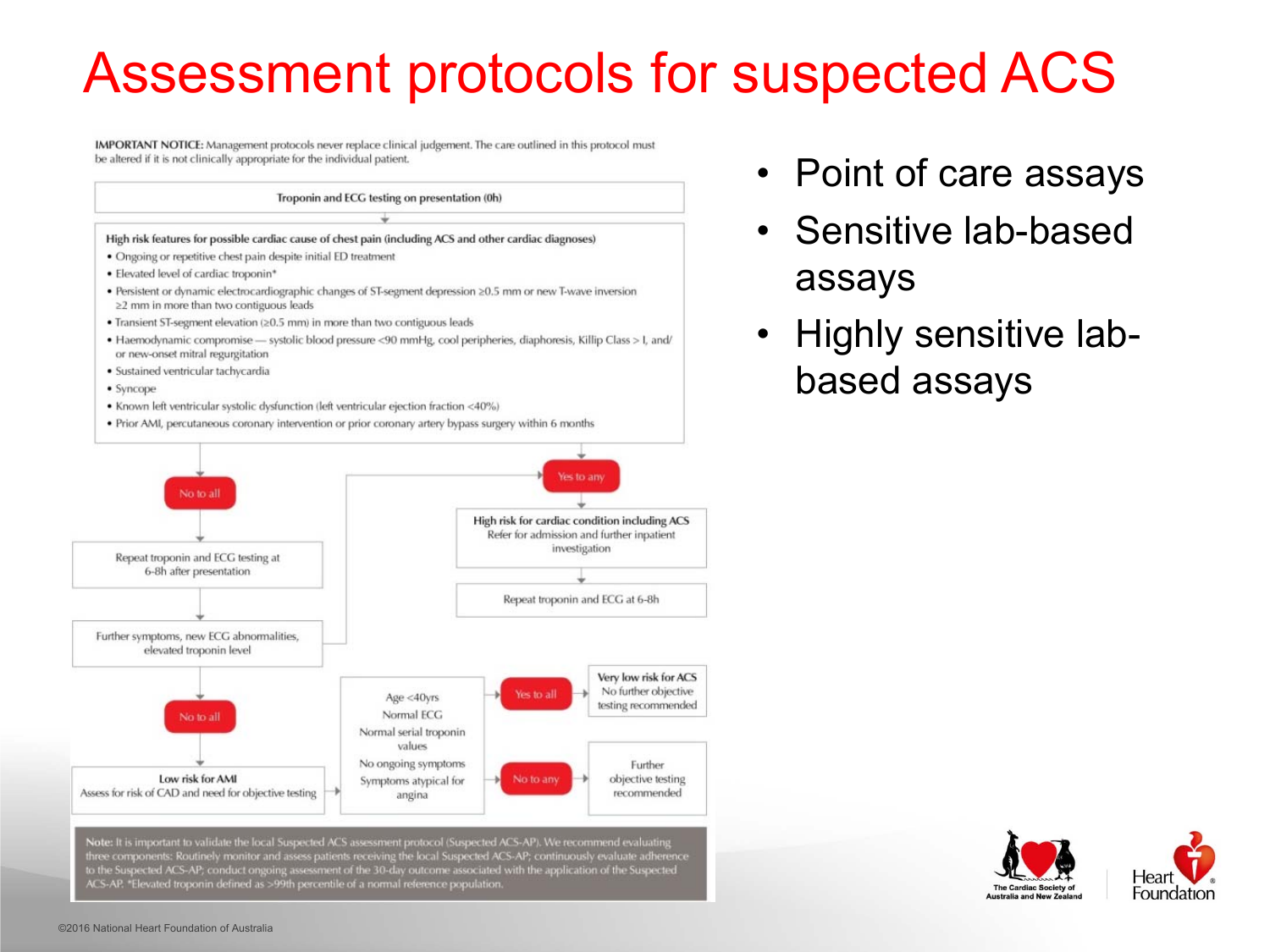## Acute reperfusion and invasive management

- 1. For patients with ST elevation myocardial infarction hours of symptom onset, and in the absence of o individual's overall survival, emergency reperfusi percutaneous coronary intervention (PCI) or fibri
- 2. Primary PCI is preferred for reperfusion therapy performed within 90 minutes of first medical contact preferred for those without contra-indications.
- 3. Among patients treated with fibrinolytic therapy **where** early or immediate transfer to a PCI-capable hos indicated, within 24 hours is recommended.
- 4. Among patients treated with fibrinolytic therapy, 60–90 minutes, and/or with haemodynamic insta angiography with a view to rescue angioplasty is

| n                                                                                                                                                                                                                                                                                            | <b>Grade</b>               |
|----------------------------------------------------------------------------------------------------------------------------------------------------------------------------------------------------------------------------------------------------------------------------------------------|----------------------------|
| with ST elevation myocardial infarction (STEMI) presenting within 12<br>mptom onset, and in the absence of comorbidities that influence the<br>overall survival, emergency reperfusion therapy with either primary<br>us coronary intervention (PCI) or fibrinolytic therapy is recommended. | <b>Strong</b><br>IA        |
| I is preferred for reperfusion therapy in patients with STEMI if it can be<br>vithin 90 minutes of first medical contact; otherwise fibrinolytic therapy is<br>r those without contra-indications.                                                                                           | <b>Strong</b><br>IA        |
| ents treated with fibrinolytic therapy who are not in a PCI-capable hospital,<br>nediate transfer to a PCI-capable hospital for angiography, and PCI if<br>ithin 24 hours is recommended.                                                                                                    | Weak<br><b>IIA</b>         |
| ents treated with fibrinolytic therapy, for those with ≤50% ST recovery at<br>tes, and/or with haemodynamic instability, immediate transfer for<br>y with a view to rescue angioplasty is recommended.                                                                                       | <b>Strong</b><br><b>IB</b> |



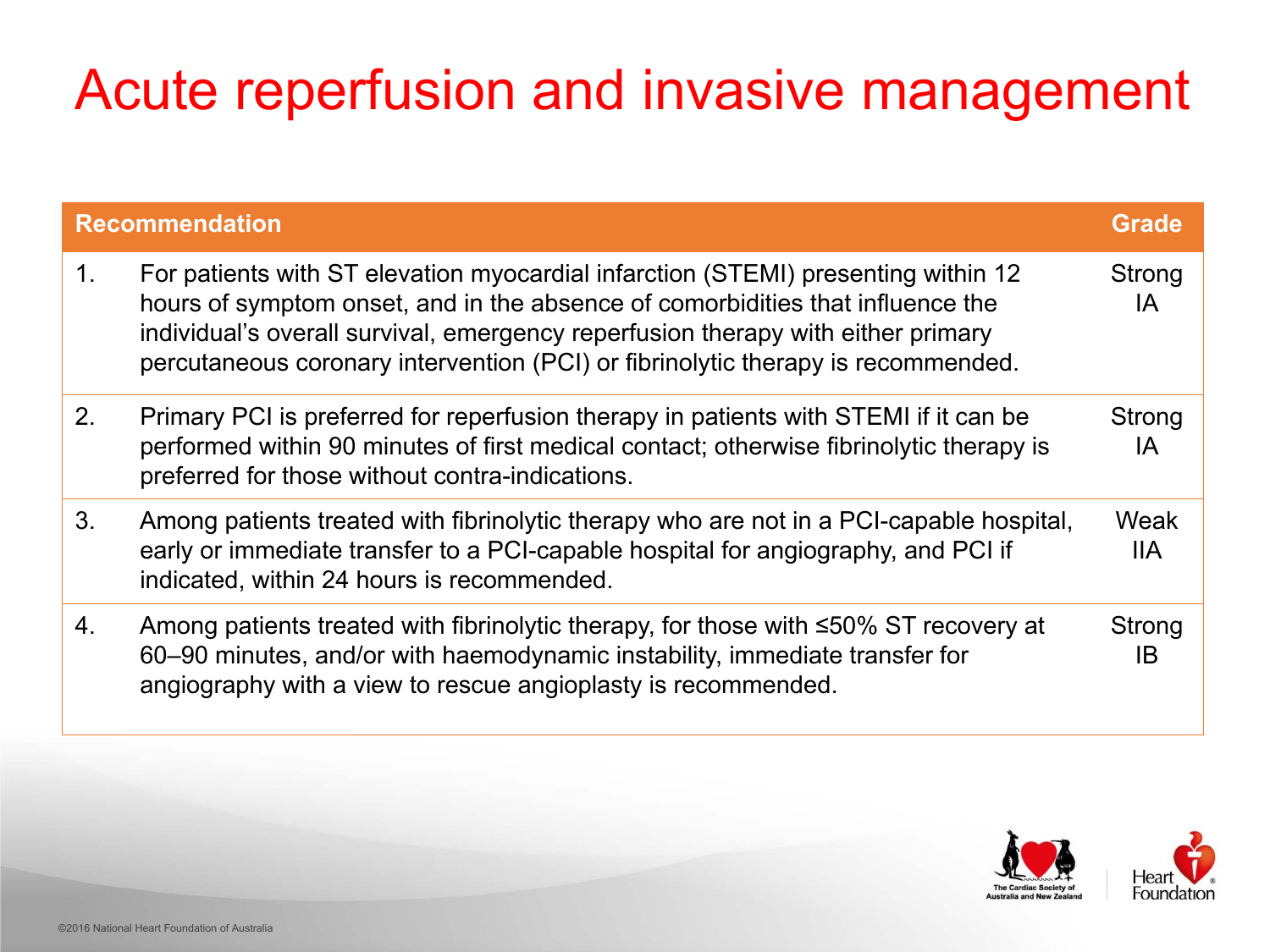



### Decision-making and timing considerations in reperfusion for STEMI

Decision-making and organisation of reperfusion strategies within 12 hours of first medical contact (FMC) with ideal time interval for interventions



Adapted from ESC. Eur Heart J 2012;33 :2569- 619.

DI-DO, door in to door out time; DTB, door to balloon time; EMS, emergency medical service; FMC, first medical contact; FMCTB, first medical contact to balloon time; PCI, percutaneous coronary intervention; STEMI, ST elevation myocardial infarction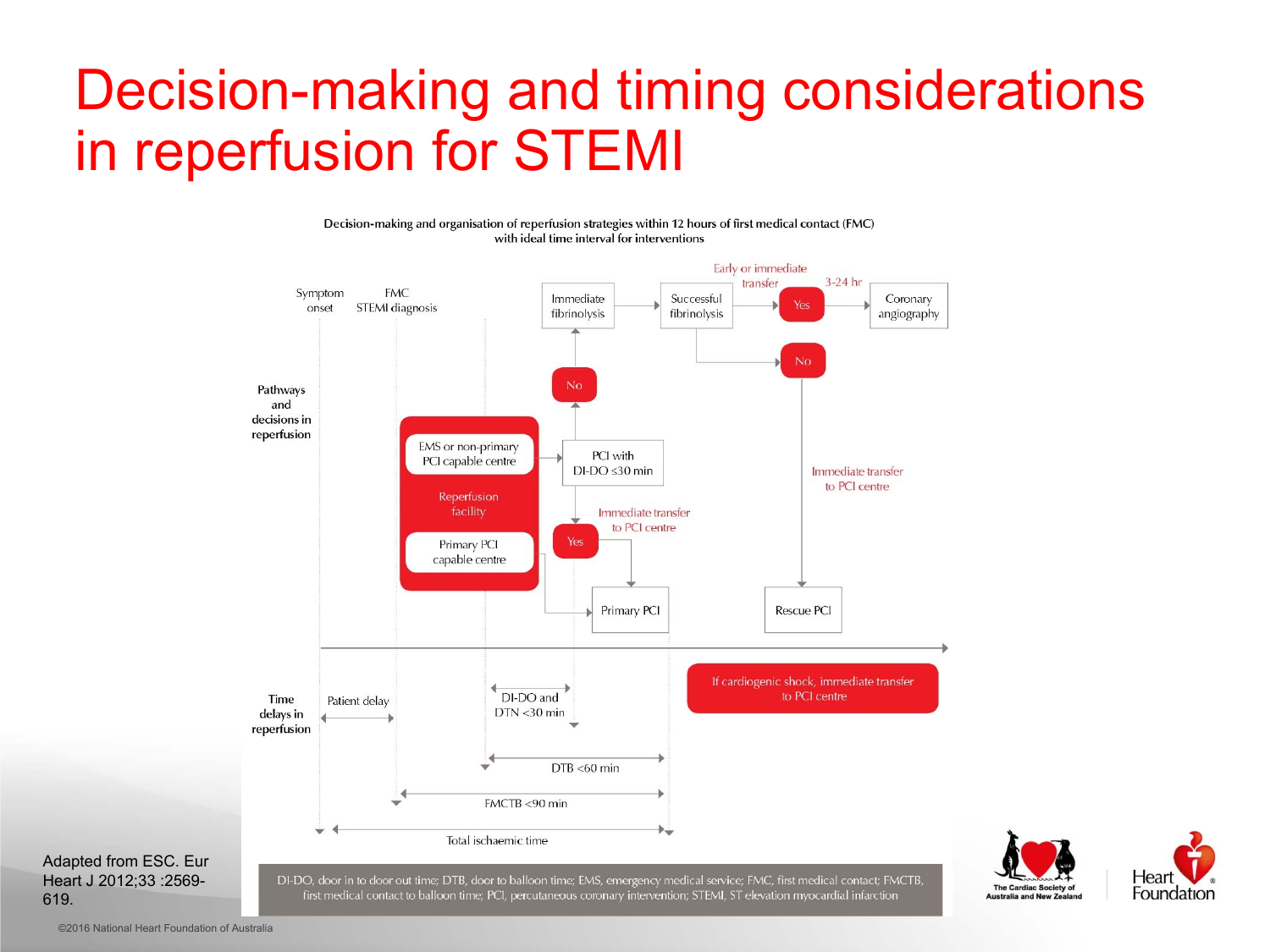### Invasive management

#### **Recommendation**

- 5. Among high- and very high-risk patients with non syndromes (NSTEACS) (except Type 2 MI), ang revascularisation (PCI or coronary artery bypass recommended.
- 6. Patients with NSTEACS who have no recurrent considered at low risk of ischaemic events, can strategy guided by provocative testing for inducil
- 7. Among patients with NSTEACS with very high-ris haemodynamic compromise, arrhythmias, mech heart failure, recurrent dynamic or widespread S ECG), an immediate invasive strategy is recomments.
- 8. In the absence of very high-risk criteria, for patients with  $\theta$ criteria (GRACE score >140, dynamic ST-segment or rise and/or fall in troponin compatible with MI recommended (within 24 hours of admission).
- 9. In the absence of high-risk criteria, for patients w criteria (such as recurrent symptoms or substant testing), an invasive strategy is recommended (when

| n                                                                                                                                                                                                                                                                                              | <b>Grade</b>               |
|------------------------------------------------------------------------------------------------------------------------------------------------------------------------------------------------------------------------------------------------------------------------------------------------|----------------------------|
| and very high-risk patients with non ST elevation acute coronary<br>(NSTEACS) (except Type 2 MI), angiography with coronary<br>sation (PCI or coronary artery bypass grafts) where appropriate is<br>led.                                                                                      | <b>Strong</b><br>IA        |
| h NSTEACS who have no recurrent symptoms and no risk criteria are<br>at low risk of ischaemic events, can be managed with a selective invasive<br>ded by provocative testing for inducible ischaemia.                                                                                          | <b>Strong</b><br><b>IA</b> |
| ents with NSTEACS with very high-risk criteria (ongoing ischaemia,<br>mic compromise, arrhythmias, mechanical complications of MI, acute<br>e, recurrent dynamic or widespread ST-segment and/or T-wave changes on<br>nmediate invasive strategy is recommended (within 2 hours of admission). | Strong<br><b>IIC</b>       |
| nce of very high-risk criteria, for patients with NSTEACS with high-risk<br>ACE score >140, dynamic ST-segment and/or T-wave changes on ECG,<br>or fall in troponin compatible with MI) an early invasive strategy is<br>led (within 24 hours of admission).                                   | Weak<br> C                 |
| nce of high-risk criteria, for patients with NSTEACS with intermediate-risk<br>h as recurrent symptoms or substantial inducible ischaemia on provocative<br>invasive strategy is recommended (within 72 hours of admission).                                                                   | Weak<br><b>IIC</b>         |
| $\delta \bullet \delta$                                                                                                                                                                                                                                                                        |                            |

Heart  $\mathbf{V}$ .

Foundation

JE www. **The Cardiac Society of** 

**Australia and New Zealand**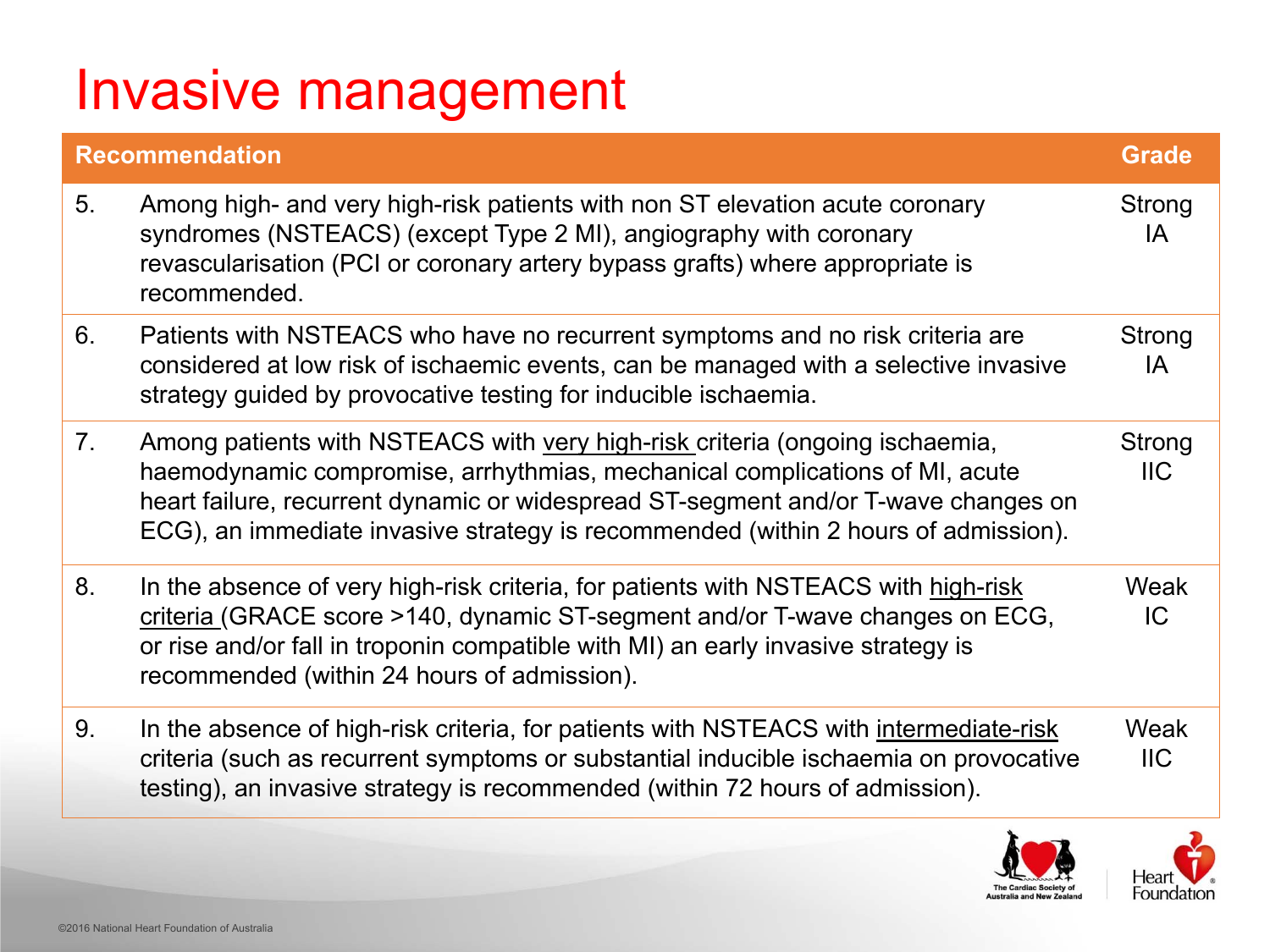# Pharmacology for ACS

- 1.Aspirin 300 mg orally initially (dissolved or chewe recommended for all patients with ACS in the ab
- 2.Among patients with confirmed ACS at intermed ischaemic events, use of a P2Y $_{\rm 12}$  inhibitor (ticagrelor; or prasugrel; or clopidogrel) is recommended in addition to aspirin. (ticagrelor or
- 3. Intravenous glycoprotein IIb/IIIa inhibition in com recommended at the time of PCI among patients angiographic characteristics, or for treating thron with ACS.
- 4.Either unfractionated heparin or enoxaparin is re intermediate to high risk of ischaemic events.
- 5. Bivalirudin (0.75 mg/kg IV with 1.75 mg/kg/hr infit alternative to glycoprotein IIb/IIIa inhibition and heparture to glycoprotein IIb/IIIa inhibition and hepartur undergoing PCI with clinical features associated events.

| n                                                                                                                                                                                                                                  | <b>Grade</b>        |
|------------------------------------------------------------------------------------------------------------------------------------------------------------------------------------------------------------------------------------|---------------------|
| mg orally initially (dissolved or chewed) followed by 100–150 mg/day is<br>ded for all patients with ACS in the absence of hypersensitivity.                                                                                       | <b>Strong</b><br>IA |
| ients with confirmed ACS at intermediate to very high-risk of recurrent<br>events, use of a $P2Y_{12}$ inhibitor (ticagrelor; or prasugrel; or clopidogrel) is<br>ded in addition to aspirin. (ticagrelor or prasugrel preferred). | <b>Strong</b><br>IA |
| s glycoprotein IIb/IIIa inhibition in combination with heparin is<br>ded at the time of PCI among patients with high-risk clinical and<br>ic characteristics, or for treating thrombotic complications among patients              | <b>Strong</b><br>IB |
| actionated heparin or enoxaparin is recommended in patients with ACS at<br>e to high risk of ischaemic events.                                                                                                                     | <b>Strong</b><br>IA |
| (0.75 mg/kg IV with 1.75 mg/kg/hr infusion) may be considered as an<br>to glycoprotein IIb/IIIa inhibition and heparin among patients with ACS<br>PCI with clinical features associated with an increased risk of bleeding         | Weak<br><b>IIB</b>  |



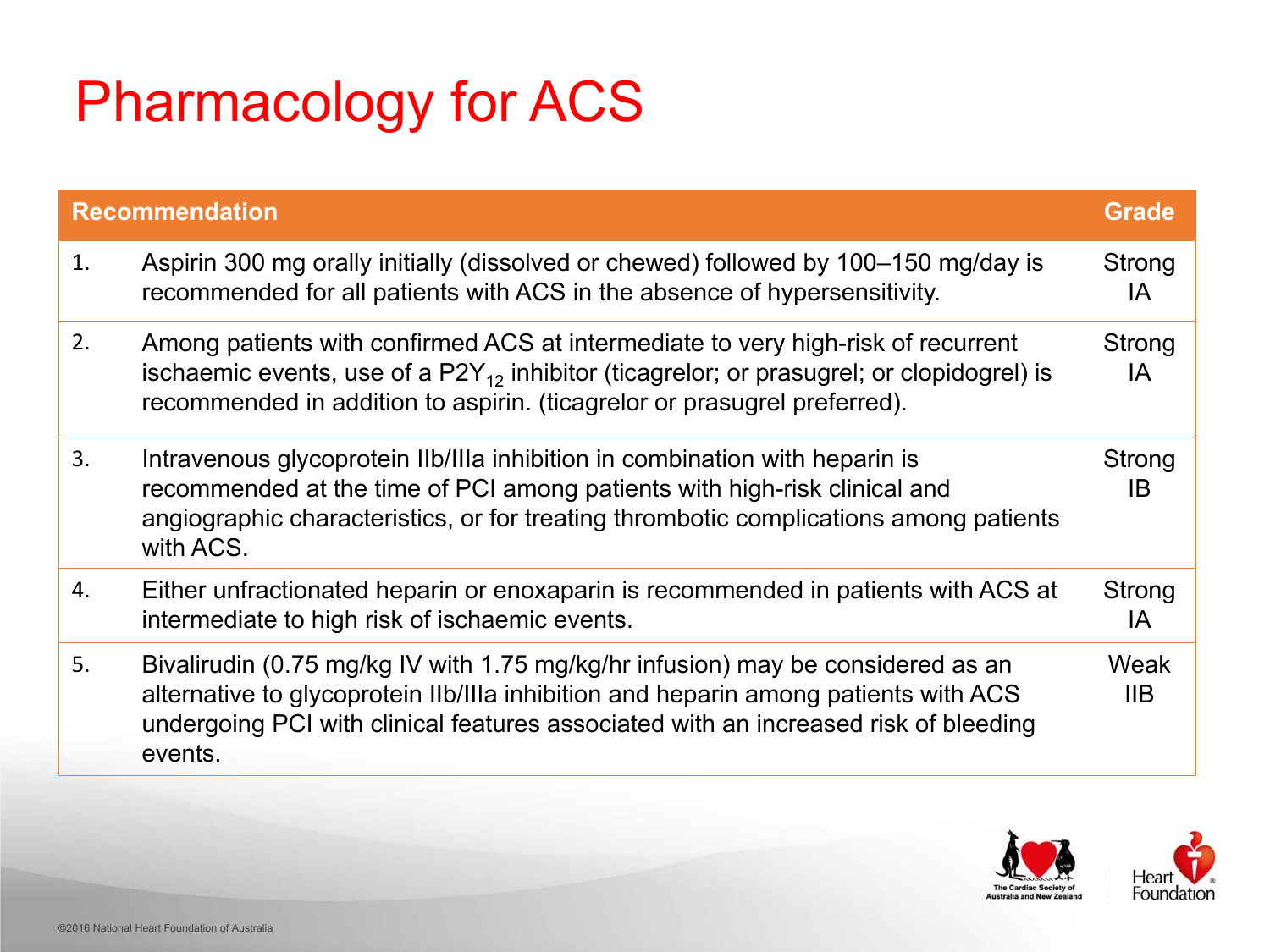### Discharge management

- 1. Aspirin (100–150 mg/day) should be continued an indication for anticoagulation becomes appa
- 2. Clopidogrel should be prescribed if aspirin is contain
- 3. Dual-antiplatelet therapy with aspirin and a P2Y should be prescribed for up to 12 months in pat coronary revascularisation was performed. The should be confined to patients receiving PCI.
- 4. Consider continuation of dual-antiplatelet therapy risks outweigh the bleeding risk of P2Y $_{\rm 12}$  inhibitor therapy; conversely consider discontinuation if bleeding risk outweighs ischae

| n                                                                                                                                                                                                                                                                                | <b>Grade</b>        |
|----------------------------------------------------------------------------------------------------------------------------------------------------------------------------------------------------------------------------------------------------------------------------------|---------------------|
| -150 mg/day) should be continued indefinitely unless it is not tolerated or<br>n for anticoagulation becomes apparent.                                                                                                                                                           | <b>Strong</b><br>IA |
| should be prescribed if aspirin is contraindicated or not tolerated.                                                                                                                                                                                                             | <b>Strong</b><br>IA |
| itelet therapy with aspirin and a $P2Y_{12}$ inhibitor (clopidogrel or ticagrelor)<br>rescribed for up to 12 months in patients with ACS, regardless of whether<br>vascularisation was performed. The use of prasugrel for up to 12 months<br>onfined to patients receiving PCI. | <b>Strong</b><br>IA |
| Intinuation of dual-antiplatelet therapy beyond 12 months if ischaemic<br>gh the bleeding risk of $P2Y_{12}$ inhibitor therapy; conversely consider<br>tion if bleeding risk outweighs ischaemic risks.                                                                          | Weak<br><b>IIC</b>  |



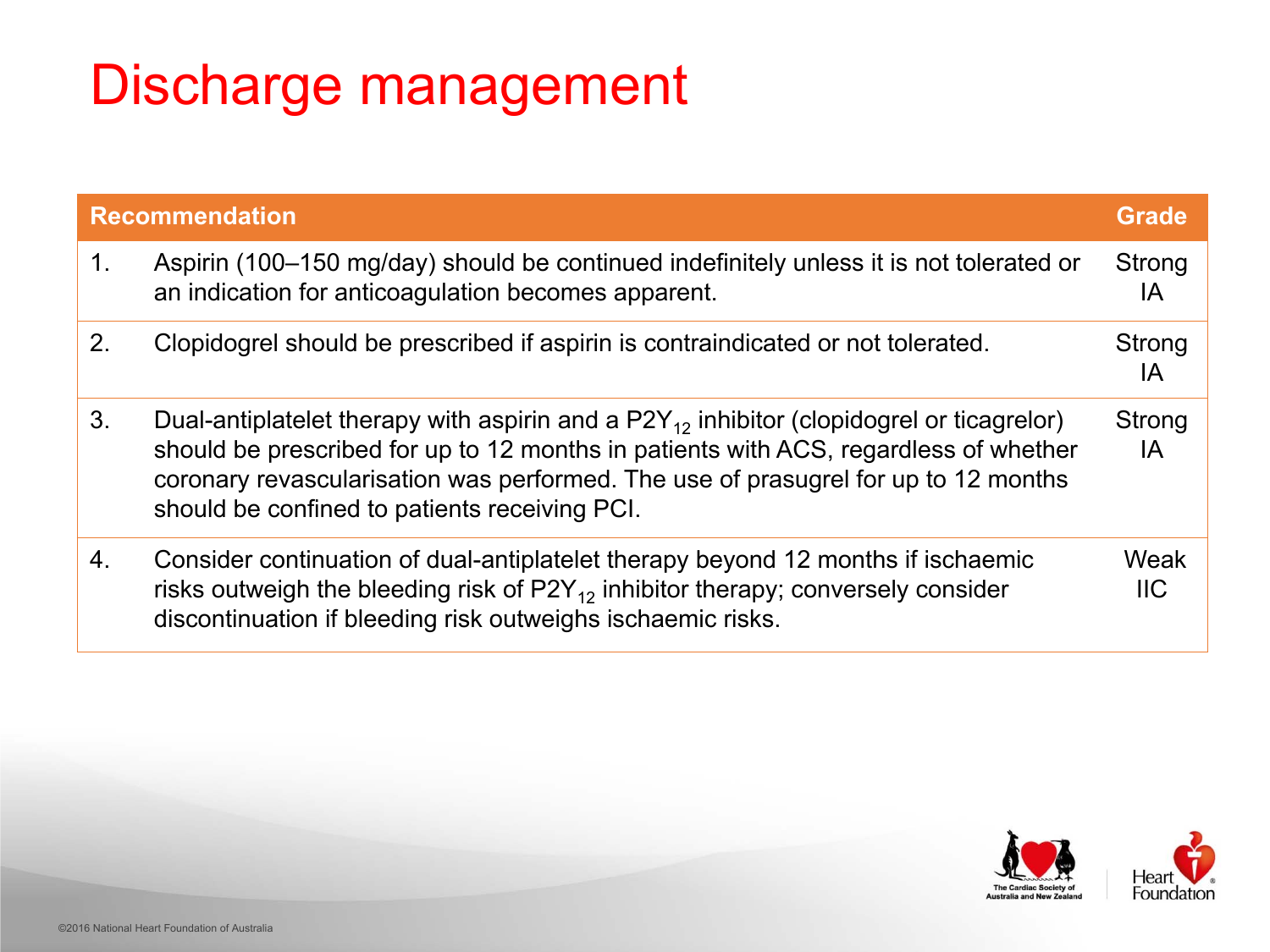### Discharge management

- 5. Initiate and continue indefinitely, the highest toleration inhibitors (statins) for a patient following hospitalisation contraindicated or there is a history of intoleran
- 6. Initiate treatment with vasodilatory beta-blocker ventricular (LV) systolic function (LV ejection fra contraindicated.
- 7. Initiate and continue angiotensin converting enzo receptor blockers) in patients with evidence of  $\mathsf I$ diabetes, anterior myocardial infarction or co-existent hypertension.
- 8. Attendance at cardiac rehabilitation or undertak service is recommended for all patients hospitalised with ACS.

| n                                                                                                                                                                                                                    | Grade                       |
|----------------------------------------------------------------------------------------------------------------------------------------------------------------------------------------------------------------------|-----------------------------|
| continue indefinitely, the highest tolerated dose of HMG-CoA reductase<br>tatins) for a patient following hospitalisation with ACS unless<br>ated or there is a history of intolerance.                              | <b>Strong</b><br>IA         |
| ment with vasodilatory beta-blockers in patients with reduced left<br>LV) systolic function (LV ejection fraction $[EF] \leq 40\%$ ) unless<br>ated.                                                                 | <b>Strong</b><br><b>IIA</b> |
| continue angiotensin converting enzyme (ACE) inhibitors (or angiotensin<br>ckers) in patients with evidence of heart failure, LV systolic dysfunction,<br>nterior myocardial infarction or co-existent hypertension. | <b>Strong</b><br>IА         |
| at cardiac rehabilitation or undertaking a structured secondary prevention<br>commended for all patients hospitalised with ACS.                                                                                      | <b>Strong</b><br>IA         |



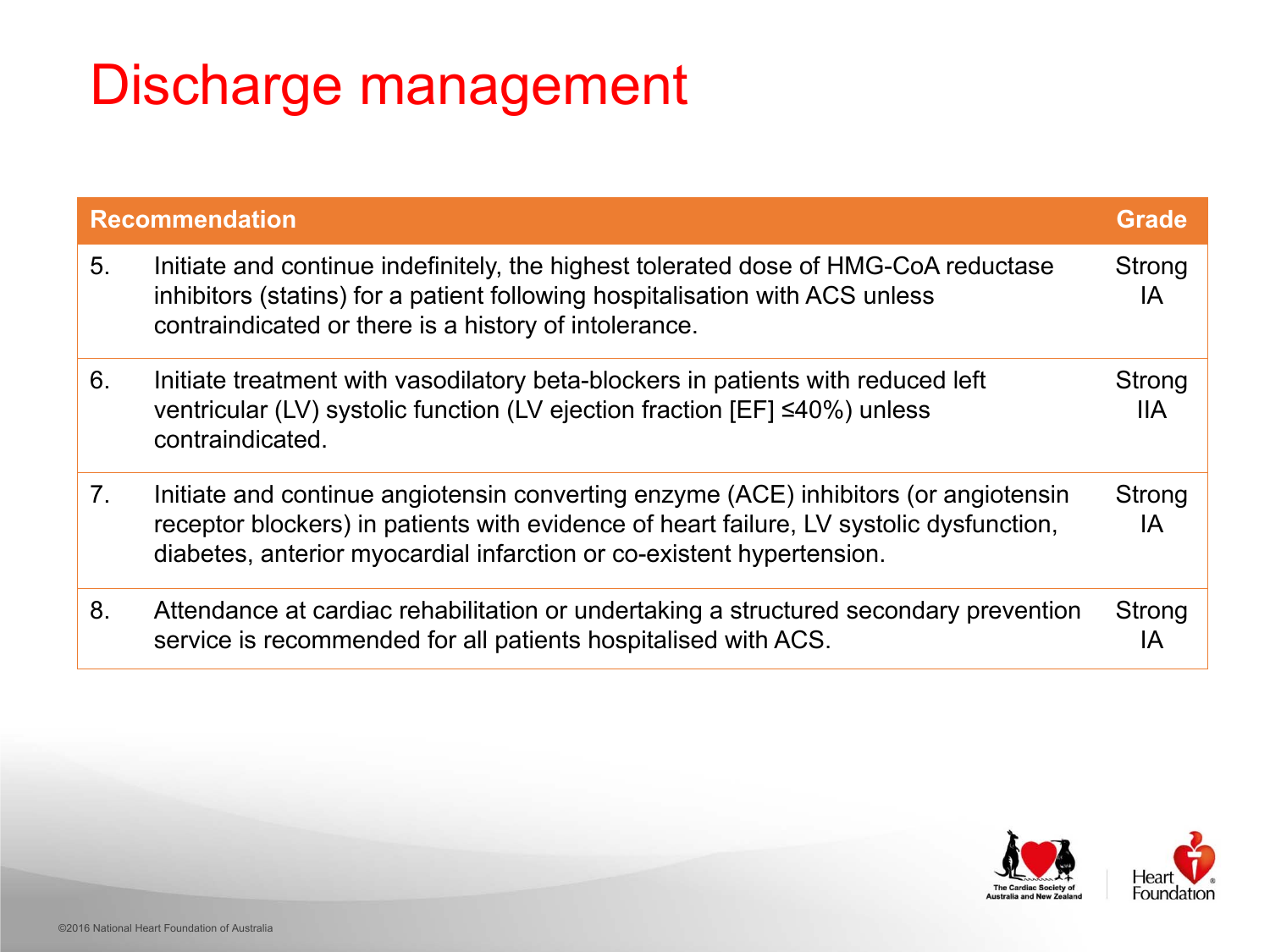# Working group acknowledgement

- •Professor Derek Chew
- •Associate Professor Ian Scott
- •Dr Phil Tideman
- •Associate Professor Louise Cullen
- $\bullet$ Professor John French
- •Mr Stephen Woodruffe
- •Associate Professor Tom Briffa
- •Mr Alistair Kerr
- •Ms Maree Branagan
- $\bullet$ Professor Phil Aylward
- •Ms Karen Sanders
- $\bullet$ Associate Professor David Sullivan
- •Dr Ross White
- •Mr Andrew Newcomb
- •Professor David Brieger
- $\bullet$ Professor Richard Harper
- •Mr Lachlan Parker
- •Professor Harvey White
- •Professor Yusuf Nagree
- •Ms Sue Sanderson
- $\bullet$ Associate Professor Clara Chow
- •Mr Ross Proctor
- •Ms Jinty Wilson
- •Professor Anne-Maree Kelly
- •Professor Con Aroney



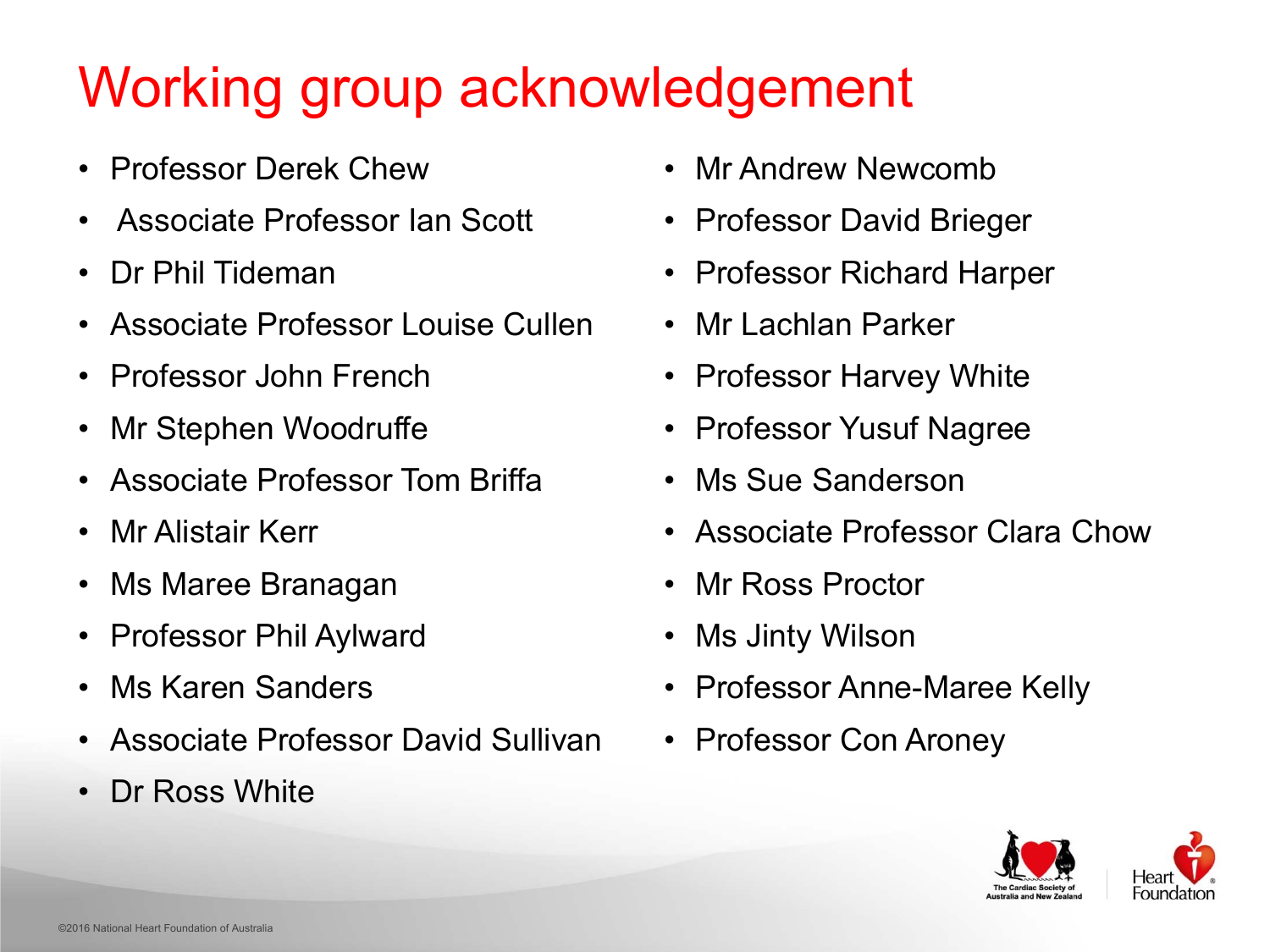



#### Endorsement

- $\bullet$  Australasian College for Emergency Medicine  $\bullet$ Australian Cardiovascular Health and Rehabilitation
- Association
- $\bullet$  Royal College of Pathologists of Australasia  $\bullet$  Internal Medicine Society of Australia and New Zealand  $\bullet$  The Australasian Cardiovascular Nursing College  $\bullet$  Council of Remote Area Nurses of Australia  $\bullet$ Australian and New Zealand Society of Cardiac and
- 
- 
- 
- Thoracic Surgeons
- $\bullet$  Australian Commission on Safety and Quality in Health Care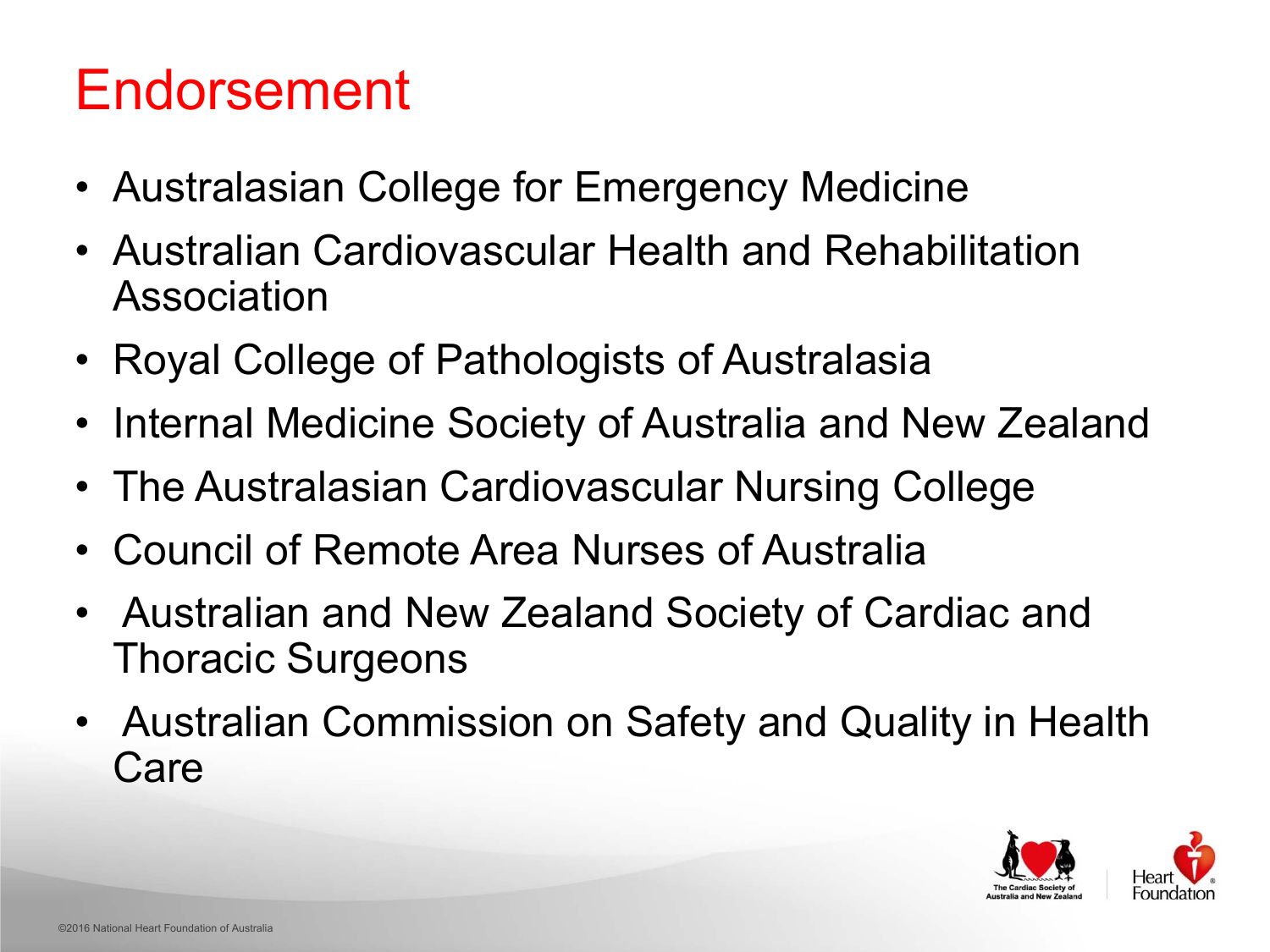128

Heart, Lung and Circulation (2014) 25, 895-952. 140-9506/04/\$36.00 http://dx.doi.org/10.1014/j.Mc.2016.06789

**POSITION STATEMENT** 

#### National Heart Foundation of Australia & - 90 Cardiac Society of Australia and New Zealand: Australian Clinical Guidelines for the Management of Acute **Coronary Syndromes 2016**

#### **Contents**

|                                                                                                                                                                                                                               | es a            |
|-------------------------------------------------------------------------------------------------------------------------------------------------------------------------------------------------------------------------------|-----------------|
|                                                                                                                                                                                                                               | <b>Side for</b> |
|                                                                                                                                                                                                                               | ŦИ              |
|                                                                                                                                                                                                                               | 901             |
|                                                                                                                                                                                                                               | 901             |
|                                                                                                                                                                                                                               | 901             |
| 14 Conflicts of Interest Process (1999) (1999) (1999) (1999) (1999) (1999) (1999) (1999) (1999) (1999) (1999) (1999) (1999) (1999) (1999) (1999) (1999) (1999) (1999) (1999) (1999) (1999) (1999) (1999) (1999) (1999) (1999) | 902             |
|                                                                                                                                                                                                                               | 900             |
|                                                                                                                                                                                                                               | 904             |
|                                                                                                                                                                                                                               | 934             |
|                                                                                                                                                                                                                               | 質量              |
|                                                                                                                                                                                                                               | 904             |
|                                                                                                                                                                                                                               | 934             |
|                                                                                                                                                                                                                               | 905             |
|                                                                                                                                                                                                                               | SOS.            |
|                                                                                                                                                                                                                               | 907             |
|                                                                                                                                                                                                                               | 909             |
|                                                                                                                                                                                                                               | 915             |
|                                                                                                                                                                                                                               | 916             |
|                                                                                                                                                                                                                               | 514             |
| 3 Diagnostic Considerations and Risk Stratification of Acute Coronary Syndromes                                                                                                                                               | 917             |
|                                                                                                                                                                                                                               | 知名              |
|                                                                                                                                                                                                                               | 917             |
| 4 Actie Reperfusion and Invasive Management Strategies in Actie Coronary Syndromes,                                                                                                                                           | 価値              |
|                                                                                                                                                                                                                               | 979             |
|                                                                                                                                                                                                                               | 931             |
|                                                                                                                                                                                                                               | 921             |
|                                                                                                                                                                                                                               | 936             |
|                                                                                                                                                                                                                               | 436             |
|                                                                                                                                                                                                                               | 934             |
|                                                                                                                                                                                                                               | 933             |
|                                                                                                                                                                                                                               | 934             |
|                                                                                                                                                                                                                               |                 |





#### Publications

#### Executive summary in MJA Full document in HLC

#### Guideline summar

National Heart Foundation of Australia and Cardiac Society of Australia and New Zealand: Australian clinical guidelines for the management of acute coronary syndromes 2016

Foundation

The Cardiac Society of

Derek P Chew, Ian A Scott<sup>23</sup>, Louise Cullen<sup>4,5</sup>, John K French<sup>6</sup>, Tom G Briffa<sup>7</sup>, Philip A Tidernan<sup>8</sup>, Stephen Woodruffe<sup>0</sup>, Alistair Kerr<sup>10</sup>, Maree Branagan<sup>1</sup>, Philip EG Aylward<sup>1</sup>

hese clinical guidelines have been developed to assist in managing patients presenting with chest pain suspected to be caused by an acute coronary syndrome (ACS) and those with confirmed ACS. The development of these guidelines has been informed by reviews of the literature dealing with key aspects of chest pain assessment and ACS care, as well as broad consultation with local opinion leaders, stakeholder groups and the public. The recommendations focus on the core clinical and system-based components of care most associated with improved clinical outcomes. As such, these guidelines should be read in conjunction with the Acute coronary syndromes clinical care standard, developed by the Australian Commission on Safety and Quality in Health Care, and the Anstralian acute coronary syndromes capability framework, developed by the National Heart Foundation of Australia (NHFA).<sup>2</sup> Guidance regarding both the strength of evidence supporting the recommendations and their potential impact on outcomes is provided to assist in informing clinical practice.<sup>3,4</sup> Additional guidance regarding the timing and considerations informing the use of therapies and management strategies is given in the accompanying practice advice. A full version of the NHFA and Cardiac Society of Australia and New Zealand (CSANZ) Australian clinical guidelines for the management of acute coronary syndromes 2016 is available at: http://heartfoundation. org.au/for-professionals/clinical-information/acute-coronarysyndromes.

#### Methods

The NHFA, in partnership with the CSANZ, has undertaken an update to the NHFA / CSANZ Guidelines for the management of acute coronary syndromes 2006 and addenda of 2007 and 2011.<sup>507</sup> The updated guideline will provide a synthesis of current evidencebased guidance for health professionals caring for patients with ACS.

The ACS Guideline Development Working Group comprised an Executive and the four writing groups of which it had oversight.

Australia and New Zealan Introduction: The modern care of suspected and confirmed acute coronary syndrome (ACS) is informed by an extensive and evolving evidence base. This clinical practice guideline focuses

on key components of management associated with improved clinical outcomes for patients with chest pain or ACS. These are presented as recommendations that have been graded on both the strength of evidence and the likely absolute benefit versus. harm. Additional considerations influencing the delivery of specific therapies and management strategies are presented as practice points.

Main recommendations: This guideline provides advice on the standardised assessment and management of patients with suspected ACS, including the implementation of clinical assessment pathways and subsequent functional and anatomical testing. It provides guidance on the:

- · diagnosis and risk stratification of ACS:
- provision of acute reperfusion therapy and immediate. post-fibrinolysis care for patients with ST segment elevation myocardial infarction;
- risk stratification informing the use of routine versus selective invasive management for patients with non-ST segment elevation ACS;
- administration of antithrombotic therapies in the
- acute setting and considerations affecting their long term use; and
- implementation of an individualised secondary prevention plan that includes both pharmacotherapies and cardiac rehabilitation.

Changes in management as a result of the guideline: This guideline has been designed to facilitate the systematic integration of the recommendations into a standardised approach to ACS care, while also allowing for contextual adaptation of the recommendations in response to the individual's needs and preferences. The provision of ACS care should be subject to continuous monitoring, feedback and improvement of quality and patient outcomes.

covering the topics of chest pain, ST segment elevation myocardial included representatives from stakeholder groups, potential infarction (STEMI), non-ST segment elevation ACS (NSTEACS) endorsing organisations and regional experts. The Working and secondary prevention. In addition, a Reference Group Group comprised abroad mix of health professionals, including a

reter of Catlodgy, Aladem University, Adenian, SA. <sup>3</sup> Department of Internal Macicles, Precess Alexandra Hospital, Stichane, QLD. <sup>3</sup> School of Hostih and Blomesical Sciences, University of Queensterd, Bristiane, QLD. " Australian Centre for Pealth Services important Distance, QLD. " Papertrent of Emergency Medicine, Royal Disbane and<br>Women's Possital, Shebenc, QLD. " Concrety Carolic Adelaide SA, [8] JeresChewig/Inderstelling (dot (Dobek/mjelbi/CSSd ).<br>See Edministry III

1.Chew DP, et al. Med J Aust 2016; 205: 128-133. 2.Chew DP, et al. Heart Lung Circ 2016; 25: 895–951.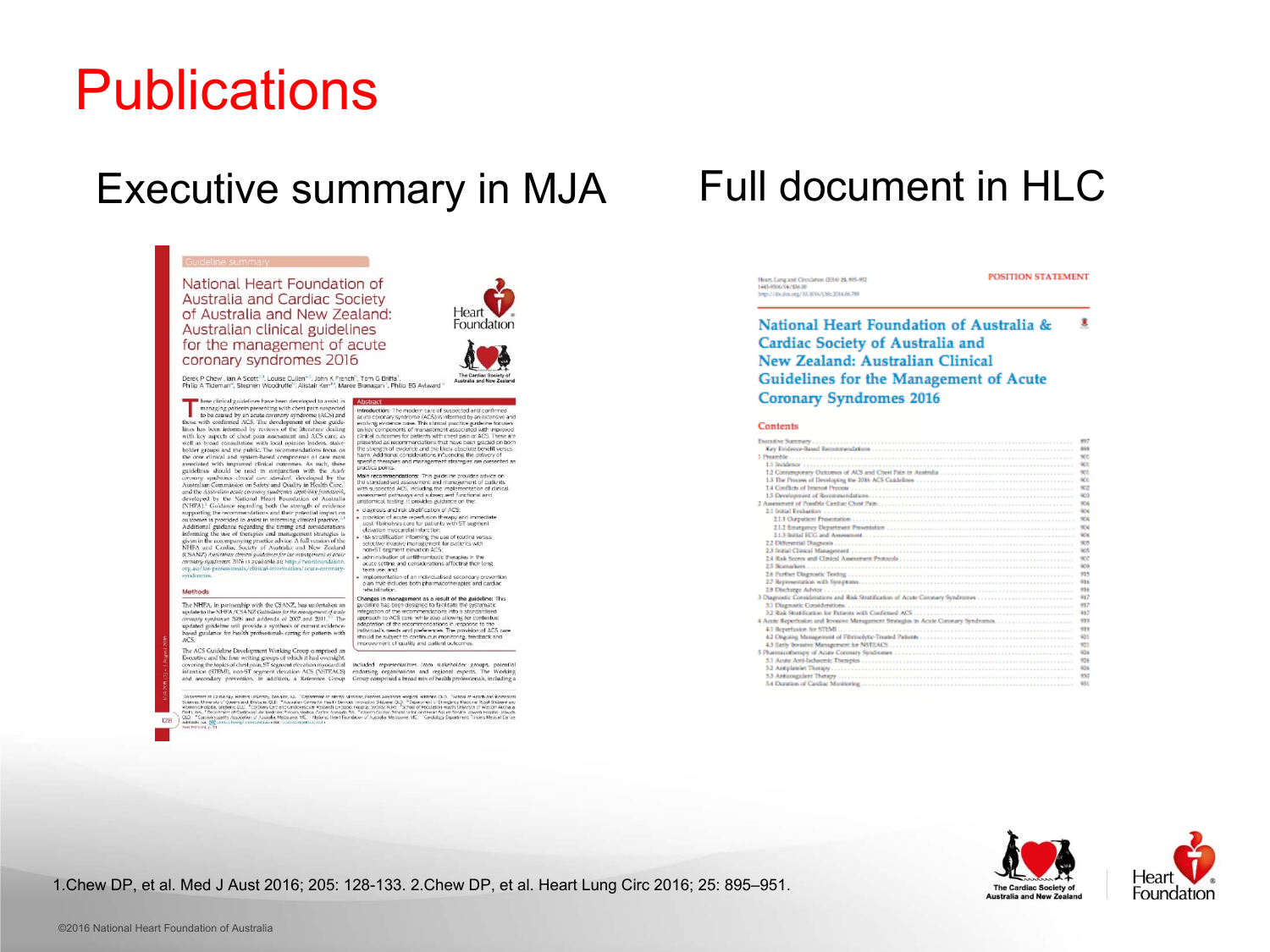



#### Resources on NHFA website

- $\bullet$  PowerPoint presentations for health professionals
	- $\bullet$ Short and longer versions
- $\bullet$  COI register and governance document (for the working group during development of the guidelines)
- $\bullet$ Treatment algorithm for STEMI (print version)
- $\bullet$  Assessment protocols for suspected ACS (print versions)
	- $\bullet$ Using point of care, sensitive and highly sensitive assays
- $\bullet$  Resources available at http://heartfoundation.org.au/forprofessionals/clinical-information/acute-coronary-syndromes